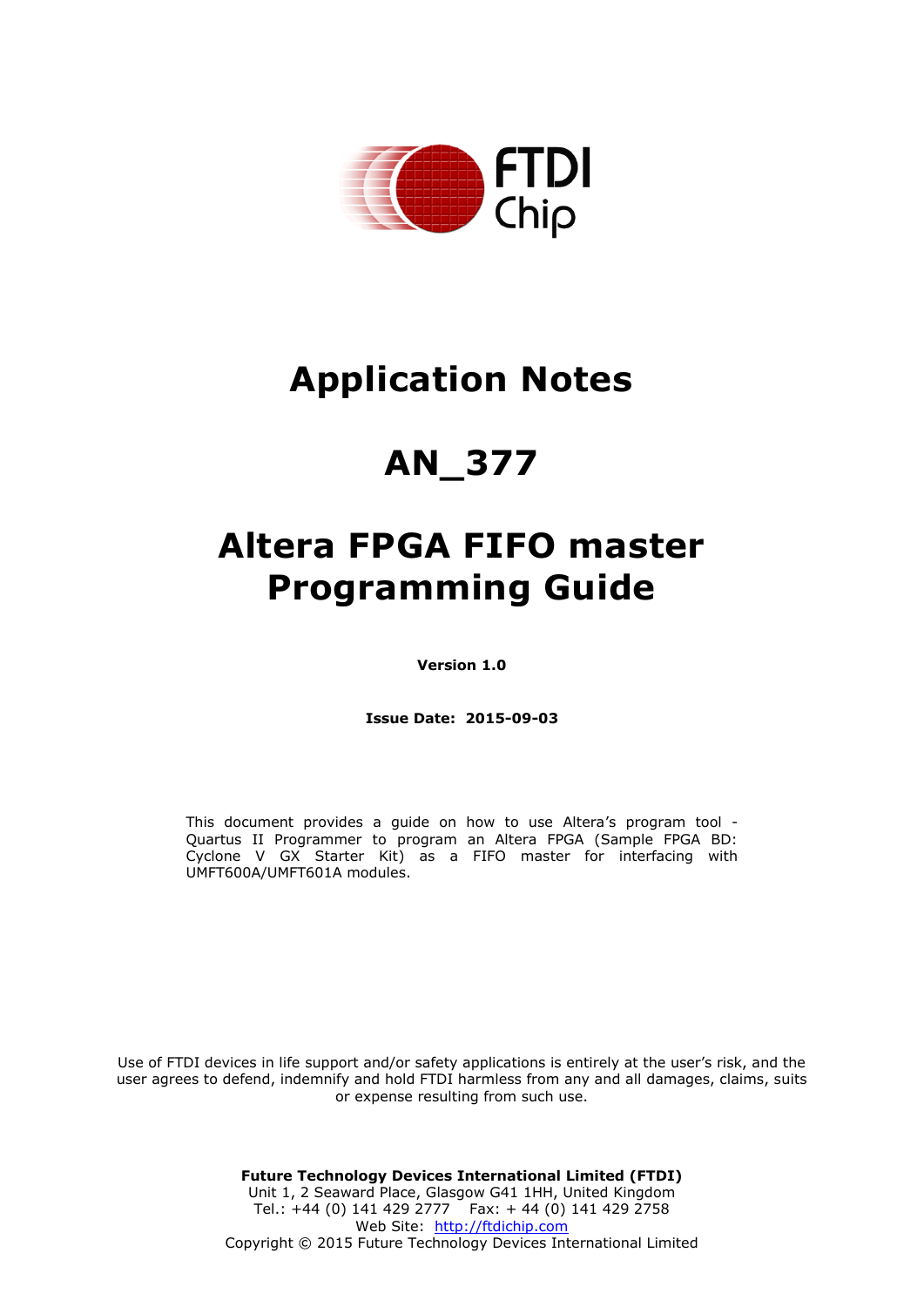

## **Table of Contents**

| 3 UMFT600A/UMFT601A Data Loopback Demo 8  |  |
|-------------------------------------------|--|
|                                           |  |
|                                           |  |
|                                           |  |
|                                           |  |
| Appendix B - List of Tables & Figures  11 |  |
|                                           |  |
|                                           |  |

2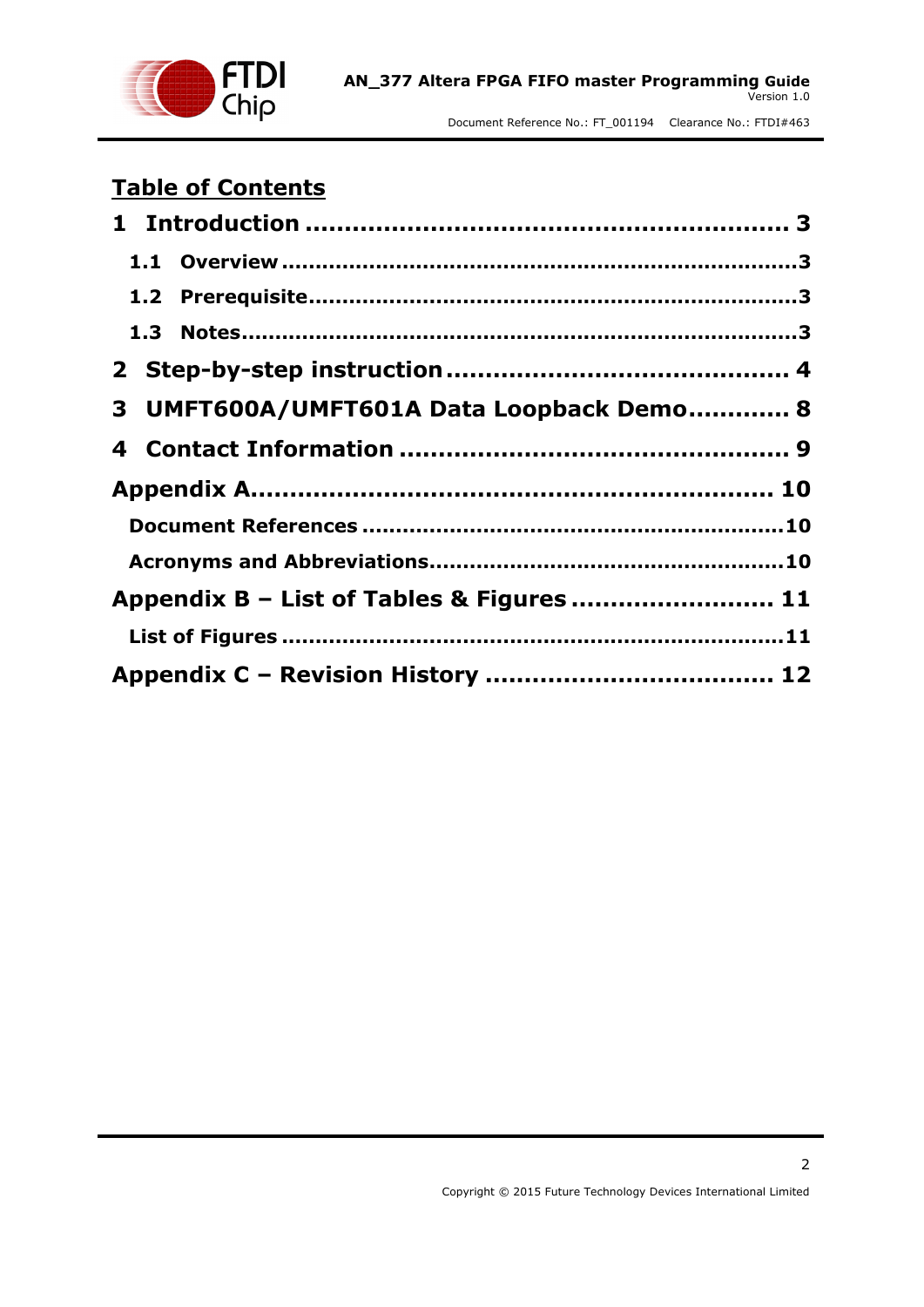

### <span id="page-2-0"></span>**1 Introduction**

This document explains how to use the Altera Quartus II Programmer to program an Altera FPGA as a FIFO master with a sample image compatible with interfacing to either a UMFT600A or UMFT601A module.

### <span id="page-2-1"></span>**1.1 Overview**

The UMFT600A/UMFT601A modules are evaluation modules with HSMC high speed connectors, providing USB3.0 to 16Bit/32Bit wide parallel FIFO interfaces, which are used to evaluate the functionality of FT600/FT601 device.

As a FIFO slave board, the UMFT600A/UMFT601A operates with a FIFO master board which has a standard HSMC connector. This document explains how to program an Altera FPGA Board (Cyclone V GX Starter Kit) as a FIFO master with the sample image, so that the user can run the '[FT600DataLoopbackApp](http://www.ftdichip.com/Support/SoftwareExamples/FT60X.htm)' to verify module's functions.

### <span id="page-2-2"></span>**1.2 Prerequisite**

- A PC with Altera Quartus II Programmer (Assume Altera drivers have been installed.)
- Altera Cyclone V GX Starter Kit

### <span id="page-2-3"></span>**1.3 Notes**

FTDI provides 4 different FPGA loopback application images and 2 PCB evaluation boards with an HSMC connector that is compatible with Altera FPGA development kits. Ensure the FPGA image used, matches with the PCB evaluation board i.e. UMFT600 or UMFT601 and either 600 mode or 245 mode of operation. Data transfer will not work properly if the FPGA image is incompatible with the PCB evaluation board.

FPGA loopback application images

- Altera FPGA-Cyclone V starter kit C5G, FT601, 600 mode
- Altera FPGA-Cyclone V starter kit C5G, FT601, 245 mode
- Altera FPGA-Cyclone V starter kit C5G, FT600, 600 mode
- Altera FPGA-Cyclone V starter kit C5G, FT600, 245 mode

PCB evaluation boards

- UMFT601A (HW\_432) For Altera FPGA with FT601 image
- UMFT600A (HW\_430) For Altera FPGA with FT600 image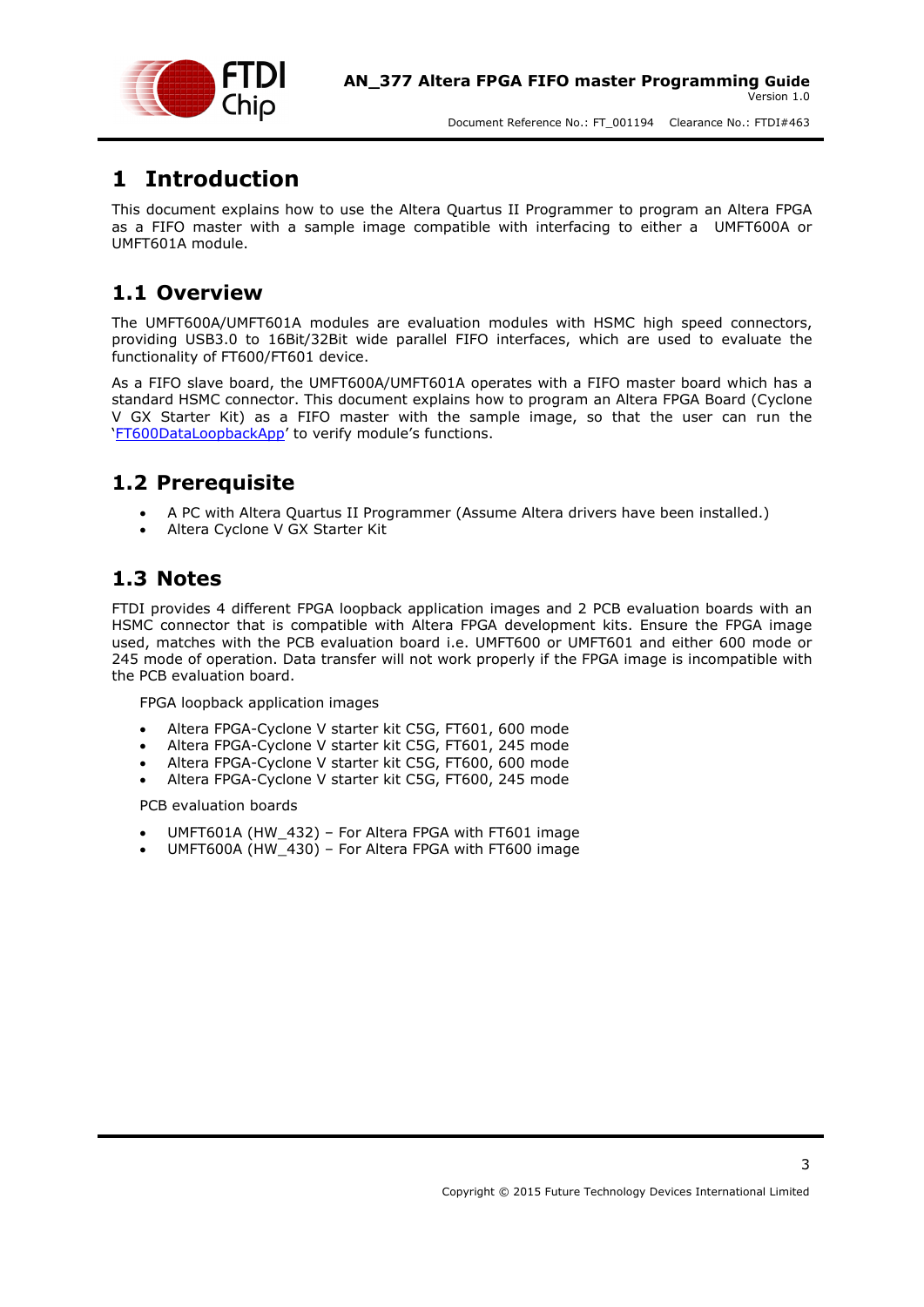

## <span id="page-3-0"></span>**2 Step-by-step instruction**

- 1. Connect the Cyclone V GX Starter board J10 (USB BLASTER) to a PC with a USB cable.
- 2. Push SW11 to the 'PROG' position for Flash programming and the 'RUN' position for FPGA programming and loopback test.
- 3. Plug in a 12V DC supply to J9, then turn on the POWER (press SW10.)
- 4. All other SW and Jumpers on board should be default factory settings.

<span id="page-3-1"></span>

**Figure 2.1 Cyclone V GX Starter board Hardware Setup**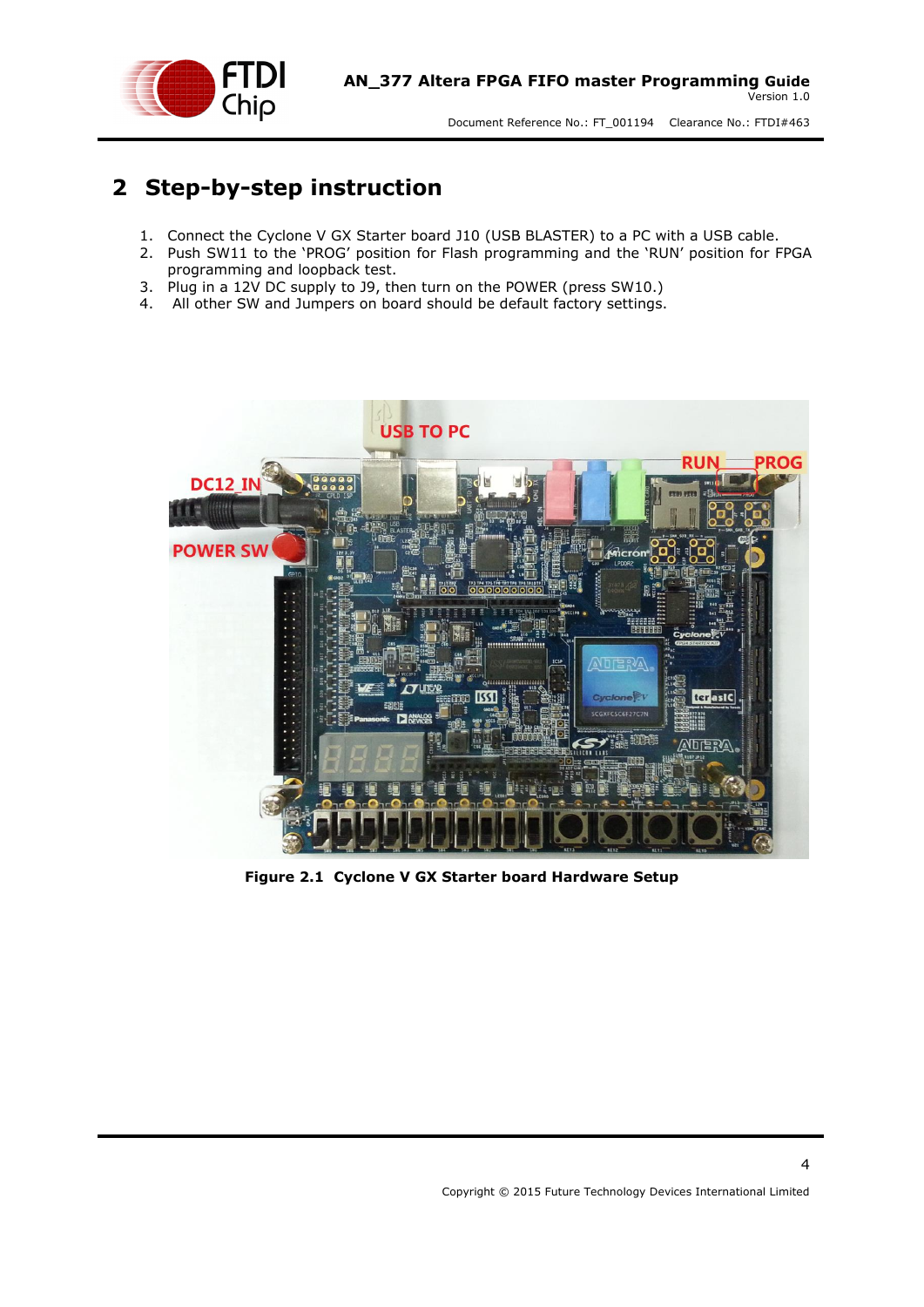

5. Run the Quartus II Programmer, the hardware (USB-Blaster [USB-1]) should be found automatically, and then select Mode '**Active Serial Programming**' for programming flash or '**JTAG**' for programming FPGA.

|                                                               | Quartus II 64-Bit Programmer - [Chain1.cdf]*                                                    |                    |                                 |                       |                           | X<br>$= 0$                              |
|---------------------------------------------------------------|-------------------------------------------------------------------------------------------------|--------------------|---------------------------------|-----------------------|---------------------------|-----------------------------------------|
| File                                                          | Edit View Processing Tools Window<br>Help                                                       | ₹                  |                                 |                       | Search altera.com         | €                                       |
| Hardware Setup USB-Blaster [USB-1]                            |                                                                                                 |                    | Mode: Active Serial Programming | Progress:             |                           |                                         |
|                                                               | Enable real-time ISP to allow background programming when available                             |                    |                                 |                       |                           |                                         |
| <sup>5</sup> Start                                            | File                                                                                            | Device             | Checksum<br><b>Usercode</b>     | Program/<br>Configure | Blank-<br>Verify<br>Check | Examine                                 |
| <b>Stop</b>                                                   |                                                                                                 |                    |                                 |                       |                           |                                         |
| Auto Detect                                                   |                                                                                                 |                    |                                 |                       |                           |                                         |
| X Delete                                                      |                                                                                                 |                    |                                 |                       |                           |                                         |
| Add File                                                      |                                                                                                 |                    |                                 |                       |                           |                                         |
| Change File                                                   | $\leftarrow$                                                                                    |                    | Ш                               |                       |                           |                                         |
| Save File                                                     |                                                                                                 |                    |                                 |                       |                           | $\overline{\phantom{a}}$                |
| Add Device                                                    |                                                                                                 |                    |                                 |                       |                           | Ξ                                       |
| 1 <sup>™</sup> Up<br><b>J</b> <sup>V</sup> <sup>II</sup> Down |                                                                                                 |                    |                                 |                       |                           |                                         |
|                                                               |                                                                                                 |                    |                                 |                       |                           |                                         |
|                                                               |                                                                                                 |                    |                                 |                       |                           |                                         |
| ×<br>Δ<br>All<br>$\boldsymbol{\omega}$<br>a<br>P              | $\blacktriangleright$ < <search>&gt;<br/><math>\Delta</math> <math>\sim</math></search>         |                    | $\checkmark$                    |                       |                           |                                         |
| Type<br>ID                                                    | Message                                                                                         |                    |                                 |                       |                           |                                         |
| Messages                                                      |                                                                                                 |                    |                                 |                       |                           | b.                                      |
| System / Processing /                                         |                                                                                                 |                    |                                 |                       |                           |                                         |
|                                                               |                                                                                                 |                    |                                 |                       |                           |                                         |
|                                                               |                                                                                                 |                    |                                 |                       |                           |                                         |
|                                                               | Quartus II 64-Bit Programmer - [Chain1.cdf]                                                     |                    |                                 |                       |                           | $=$ $\bullet$ $\bullet$<br>$\mathbf{x}$ |
| Eile<br>Edit View Processing                                  | Tools<br>Window                                                                                 | $\bigcirc$<br>Help |                                 |                       | Search altera.com         | $\bigcirc$                              |
| Hardware Setup                                                | USB-Blaster [USB-0]                                                                             | Mode:              | <b>JTAG</b>                     | ٠<br>Progress:        |                           |                                         |
|                                                               | Enable real-time ISP to allow background programming when available                             |                    |                                 |                       |                           |                                         |
|                                                               | File                                                                                            | Device             | Checksum                        | Usercode              | Verify                    | Blank-                                  |
| <b>Start</b>                                                  |                                                                                                 |                    |                                 |                       | Program/<br>Configure     | Check                                   |
| <b>B</b> Stop                                                 |                                                                                                 |                    |                                 |                       |                           |                                         |
| Auto Detect                                                   |                                                                                                 |                    |                                 |                       |                           |                                         |
| X Delete                                                      |                                                                                                 |                    |                                 |                       |                           |                                         |
| Add File                                                      |                                                                                                 |                    |                                 |                       |                           |                                         |
| Change File                                                   | $\leftarrow$                                                                                    |                    | Ш                               |                       |                           |                                         |
| Save File                                                     |                                                                                                 |                    |                                 |                       |                           |                                         |
| Add Device                                                    |                                                                                                 |                    |                                 |                       |                           |                                         |
| 1 <sup>N</sup> Up                                             |                                                                                                 |                    |                                 |                       |                           |                                         |
| <b>J</b> <sup>W</sup> Down                                    |                                                                                                 |                    |                                 |                       |                           |                                         |
|                                                               |                                                                                                 |                    |                                 |                       |                           |                                         |
| ×<br>Δ<br>AI B                                                | $\blacktriangle$<br>$\mathcal{A}_{\mathcal{A}}$<br>$\blacktriangledown$ < <search>&gt;</search> |                    | $\checkmark$                    |                       |                           |                                         |
| đ<br>D<br>ID<br>Type                                          | Message                                                                                         |                    |                                 |                       |                           |                                         |
|                                                               |                                                                                                 |                    |                                 |                       |                           |                                         |
| Messages<br>System / Processing                               |                                                                                                 |                    |                                 |                       |                           | þ.                                      |

<span id="page-4-0"></span>**Figure 2.2 Select Program Mode**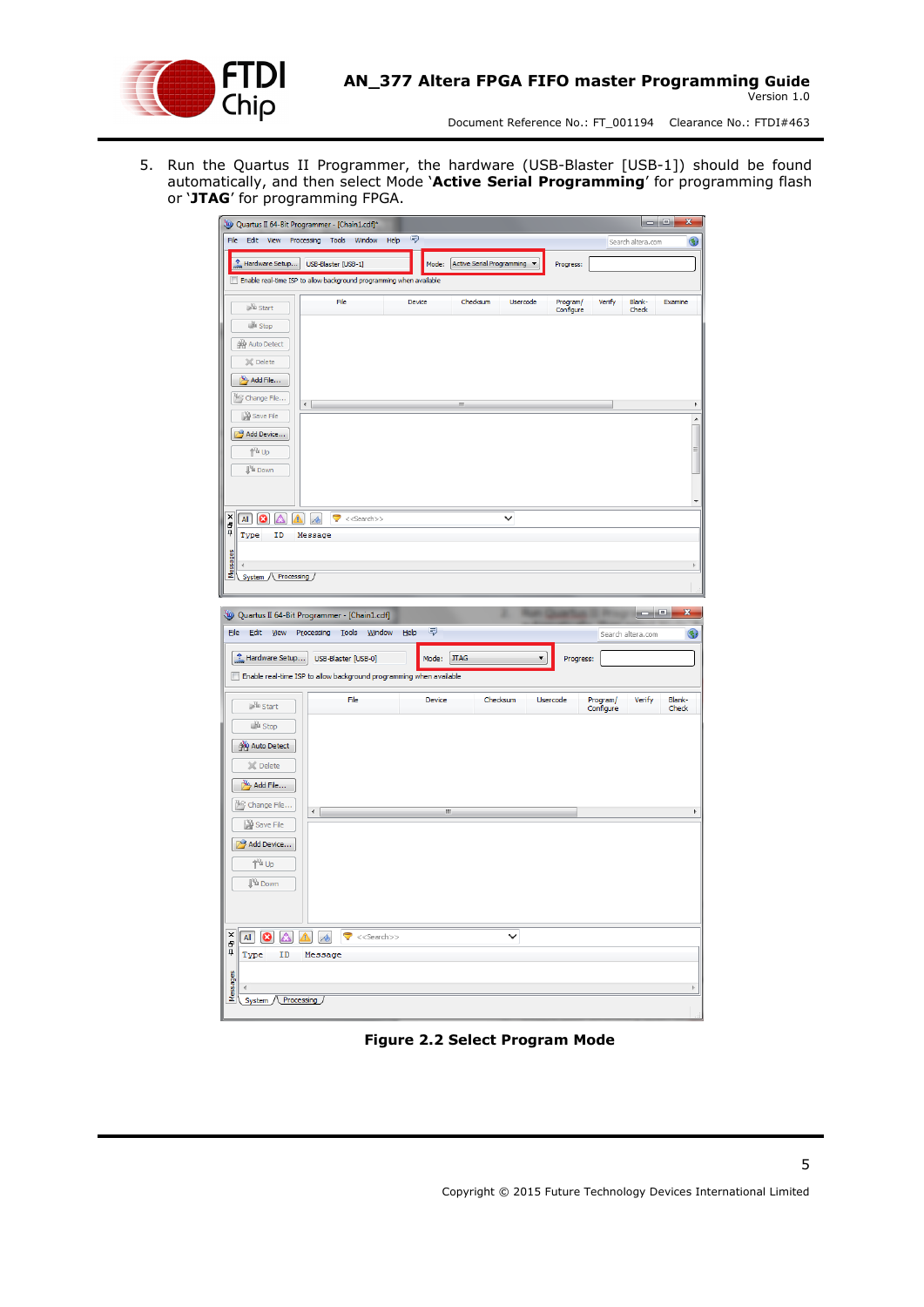

- 6. Click the 'Add File…' icon to specify the file for Flash(\*.pof) or FPGA(\*.sof), and the device will be added automatically.
- 7. Click 'Start' to program the selected device.

|                                        |                                 |              |                      | Quartus II 64-Bit Programmer - [Chain1.cdf]* |                                    |                                                                     |                           |                         |                         |                 |                   | $= 0$           | $\mathbf{x}$ |
|----------------------------------------|---------------------------------|--------------|----------------------|----------------------------------------------|------------------------------------|---------------------------------------------------------------------|---------------------------|-------------------------|-------------------------|-----------------|-------------------|-----------------|--------------|
|                                        |                                 |              |                      | File Edit View Processing Tools Window Help  |                                    | 早                                                                   |                           |                         |                         |                 | Search altera.com |                 | G            |
|                                        | Hardware Setup                  |              |                      | USB-Blaster [USB-0]                          |                                    | Mode:                                                               | Active Serial Programming |                         | Progress:               |                 |                   |                 |              |
|                                        |                                 |              |                      |                                              |                                    | Enable real-time ISP to allow background programming when available |                           |                         |                         |                 |                   |                 |              |
|                                        | $\mathbb{R}^{\mathbb{N}}$ Start | $\leftarrow$ |                      | File                                         | Device                             | Checksum                                                            | Usercode                  | Program/<br>Configure   | Verify                  | Blank-<br>Check | Examine           | Security<br>Bit | Er.          |
|                                        | <b>Stop</b>                     |              |                      | C:/FT600_master_cy EPCQ256                   |                                    | <b>BE320BD6</b>                                                     | 00000000                  | $\overline{\mathbf{z}}$ | $\overline{\mathbf{M}}$ | П               |                   |                 |              |
|                                        | Auto Detect                     |              |                      |                                              |                                    |                                                                     |                           |                         |                         |                 |                   |                 |              |
|                                        | X Delete                        |              |                      |                                              |                                    |                                                                     |                           |                         |                         |                 |                   |                 |              |
|                                        | Add File                        |              |                      |                                              |                                    |                                                                     |                           |                         |                         |                 |                   |                 |              |
|                                        | Change File                     |              | $\blacktriangleleft$ |                                              |                                    |                                                                     | $\mathbf{m}$              |                         |                         |                 |                   |                 |              |
|                                        | Save File                       |              |                      |                                              |                                    |                                                                     |                           |                         |                         |                 |                   |                 |              |
|                                        | Add Device                      |              |                      |                                              |                                    |                                                                     |                           |                         |                         |                 |                   |                 |              |
|                                        | <b>↑</b> Up                     |              | <b>ASDI</b>          | ANDITEI                                      |                                    |                                                                     |                           |                         |                         |                 |                   |                 | Ε            |
|                                        | <b>J'i</b> Down                 |              |                      | ИØ                                           | I                                  |                                                                     |                           |                         |                         |                 |                   |                 |              |
|                                        |                                 |              |                      |                                              | <b>*********</b><br><b>EPCQ256</b> |                                                                     |                           |                         |                         |                 |                   |                 |              |
|                                        |                                 |              |                      |                                              |                                    |                                                                     |                           |                         |                         |                 |                   |                 |              |
| $\frac{\mathsf{x}}{\mathsf{d}^2}$<br>ņ | a<br>All                        |              |                      | ◓<br>$<<$ Search $>>$                        |                                    |                                                                     |                           | $\checkmark$            |                         |                 |                   |                 |              |
|                                        | Type                            | ID           | Message              |                                              |                                    |                                                                     |                           |                         |                         |                 |                   |                 |              |
| viessages                              | $\blacktriangleleft$            |              |                      |                                              |                                    |                                                                     |                           |                         |                         |                 |                   |                 | $\mathbb{R}$ |
|                                        | System / Processing             |              |                      |                                              |                                    |                                                                     |                           |                         |                         |                 |                   |                 |              |
|                                        |                                 |              |                      |                                              |                                    |                                                                     |                           |                         |                         |                 |                   |                 |              |

#### **Figure 2.3 Flash Programming**

<span id="page-5-0"></span>

#### <span id="page-5-1"></span>**Figure 2.4 FPGA Programming**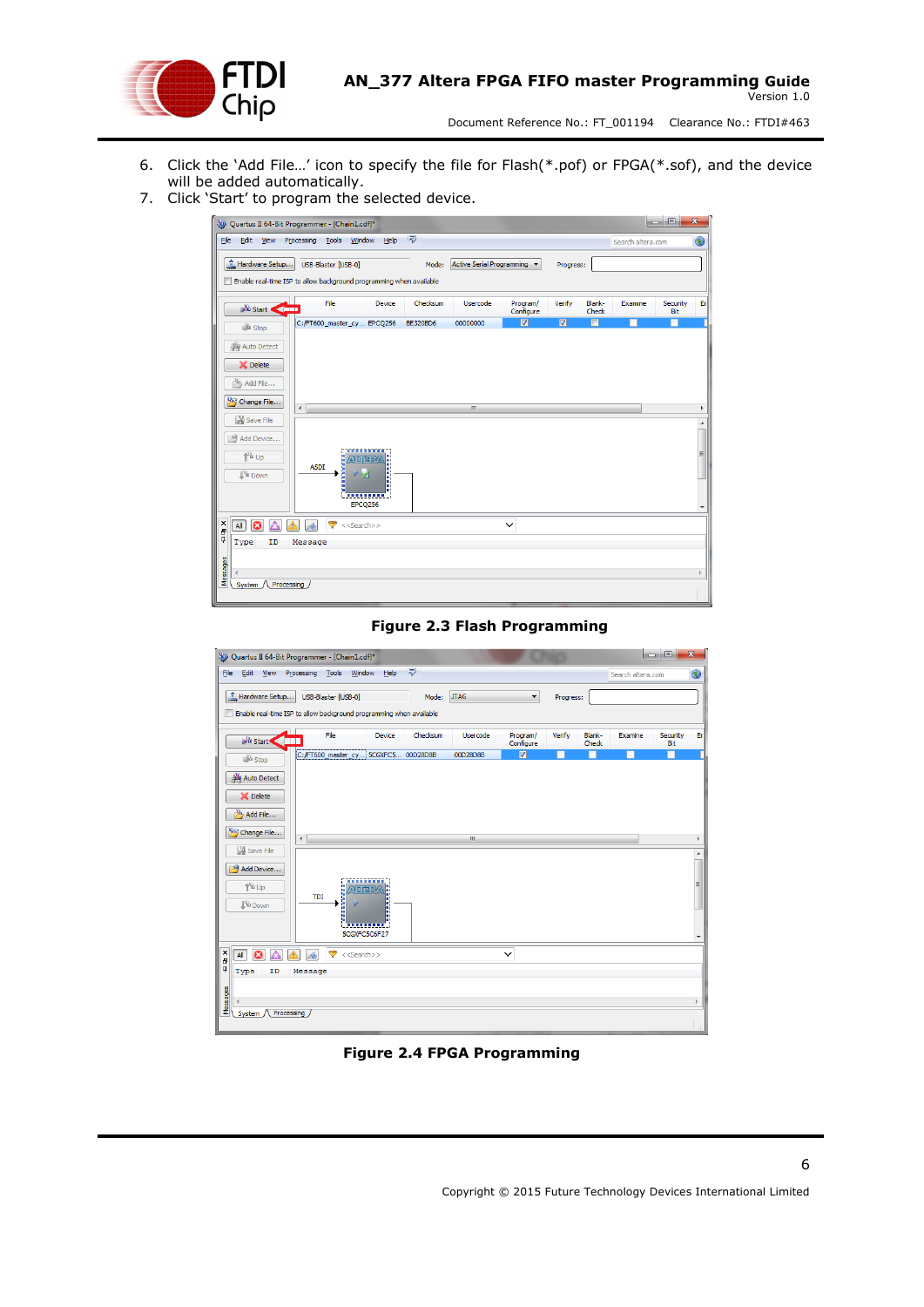

#### 8. Program successfully.

| Quartus II 64-Bit Programmer - [Chain1.cdf]*                                                                                                                              |                                     |                                         |           |                                                                  |                      |                       |               | $= 0$                      |                          |
|---------------------------------------------------------------------------------------------------------------------------------------------------------------------------|-------------------------------------|-----------------------------------------|-----------|------------------------------------------------------------------|----------------------|-----------------------|---------------|----------------------------|--------------------------|
| File<br>Edit View Processing Tools                                                                                                                                        |                                     | Window                                  | Q<br>Help |                                                                  |                      |                       |               | Search altera.com          |                          |
| Hardware Setup<br>T Enable real-time ISP to allow background programming when available                                                                                   | USB-Blaster [USB-0]                 |                                         | Mode:     | Active Serial Programming                                        |                      | Progress:             |               | 100% (Successful)          |                          |
| <b>W</b> Start                                                                                                                                                            | File                                |                                         | Device    | Checksum                                                         | Usercode             | Program/<br>Configure | Verify        | Blank-<br>Check            | Examine                  |
| <b>Stop</b>                                                                                                                                                               | C:/FT600_master_cyclon EPCQ256      |                                         |           | BE3B06B5                                                         | 00000000             | ⊽                     | ⊽             |                            |                          |
| Auto Detect                                                                                                                                                               |                                     |                                         |           |                                                                  |                      |                       |               |                            |                          |
| <b>X</b> Delete                                                                                                                                                           |                                     |                                         |           |                                                                  |                      |                       |               |                            |                          |
| Add File                                                                                                                                                                  |                                     |                                         |           |                                                                  |                      |                       |               |                            |                          |
| Change File                                                                                                                                                               | ۰                                   |                                         |           | Ш                                                                |                      |                       |               |                            |                          |
| Save File                                                                                                                                                                 |                                     |                                         |           |                                                                  |                      |                       |               |                            |                          |
| Add Device                                                                                                                                                                |                                     |                                         |           |                                                                  |                      |                       |               |                            |                          |
| ↑™ Up                                                                                                                                                                     | <b>ASDI</b>                         | ,,,,,,,,,<br>NOMBRYA                    |           |                                                                  |                      |                       |               |                            | Ξ                        |
| <b>I</b> <sup>V</sup> <sup>I</sup> Down                                                                                                                                   |                                     |                                         |           |                                                                  |                      |                       |               |                            |                          |
|                                                                                                                                                                           |                                     | .<br>EPCQ256                            |           |                                                                  |                      |                       |               |                            | ٠                        |
|                                                                                                                                                                           |                                     |                                         |           |                                                                  | ◡                    |                       |               |                            |                          |
| $\mathsf{All}$<br>$\alpha$                                                                                                                                                | 7<br>Message                        | $<<$ Search $>>$                        |           |                                                                  |                      |                       |               |                            | $\overline{\phantom{a}}$ |
|                                                                                                                                                                           |                                     |                                         |           |                                                                  |                      |                       |               |                            |                          |
| Type<br>ID                                                                                                                                                                |                                     |                                         |           | 10 209061 Ended Programmer operation at Tue Apr 14 15:14:09 2015 |                      |                       |               |                            |                          |
|                                                                                                                                                                           |                                     |                                         |           |                                                                  |                      |                       |               |                            |                          |
| System (14) Processing                                                                                                                                                    |                                     |                                         |           |                                                                  |                      |                       |               |                            |                          |
| Edit View                                                                                                                                                                 | Processing Tools                    | Window Help                             | Q         |                                                                  |                      |                       |               | الصار<br>Search altera.com | x<br>$\Box$<br>G         |
| Hardware Setup                                                                                                                                                            | USB-Blaster [USB-0]                 |                                         | Mode:     | <b>JTAG</b>                                                      | $\blacktriangledown$ | Progress:             |               | 100% (Successful)          |                          |
|                                                                                                                                                                           |                                     |                                         |           |                                                                  |                      |                       |               |                            |                          |
|                                                                                                                                                                           | File                                |                                         | Device    | Checksum                                                         | Usercode             | Program/              | <b>Verify</b> | Blank-                     | Examine                  |
| <b>W</b> Start                                                                                                                                                            | C:/FT600_master_cyclon 5CGXFC5C6F27 |                                         |           | 00D212A7                                                         | 00D212A7             | Configure<br>⊽        |               | Check                      |                          |
| <b>B</b> Stop                                                                                                                                                             |                                     |                                         |           |                                                                  |                      |                       |               |                            |                          |
| Auto Detect<br><b>Oelete</b>                                                                                                                                              |                                     |                                         |           |                                                                  |                      |                       |               |                            |                          |
| Add File                                                                                                                                                                  |                                     |                                         |           |                                                                  |                      |                       |               |                            |                          |
| Change File                                                                                                                                                               |                                     |                                         |           |                                                                  |                      |                       |               |                            |                          |
| Save File                                                                                                                                                                 | $\leftarrow$                        |                                         |           | Ш                                                                |                      |                       |               |                            |                          |
| Add Device                                                                                                                                                                |                                     |                                         |           |                                                                  |                      |                       |               |                            |                          |
| ↑™ Up                                                                                                                                                                     |                                     | wanwa<br>AND TERVA                      |           |                                                                  |                      |                       |               |                            |                          |
| Quartus II 64-Bit Programmer - [Chain1.cdf]*<br>File<br>Enable real-time ISP to allow background programming (for MAX II and MAX V devices)<br><b>J</b> <sup>W</sup> Down | TDI                                 |                                         | j         |                                                                  |                      |                       |               |                            | þ<br>A<br>Ξ              |
|                                                                                                                                                                           |                                     |                                         |           |                                                                  |                      |                       |               |                            |                          |
|                                                                                                                                                                           |                                     | 5CGXFC5C6F27                            |           |                                                                  |                      |                       |               |                            |                          |
| $\bullet$ $\bullet$<br>$\times$<br>All<br>Đ                                                                                                                               |                                     | $\triangledown$ < <search>&gt;</search> |           |                                                                  | $\check{ }$          |                       |               |                            |                          |
| ņ<br>Type                                                                                                                                                                 | ID Message                          |                                         |           | 1 209061 Ended Programmer operation at Tue Apr 14 15:24:14 2015  |                      |                       |               |                            | $\overline{\phantom{a}}$ |
| Messages                                                                                                                                                                  |                                     |                                         |           | m,                                                               |                      |                       |               |                            | ٠                        |

<span id="page-6-0"></span>**Figure 2.5 Program Successfully**

7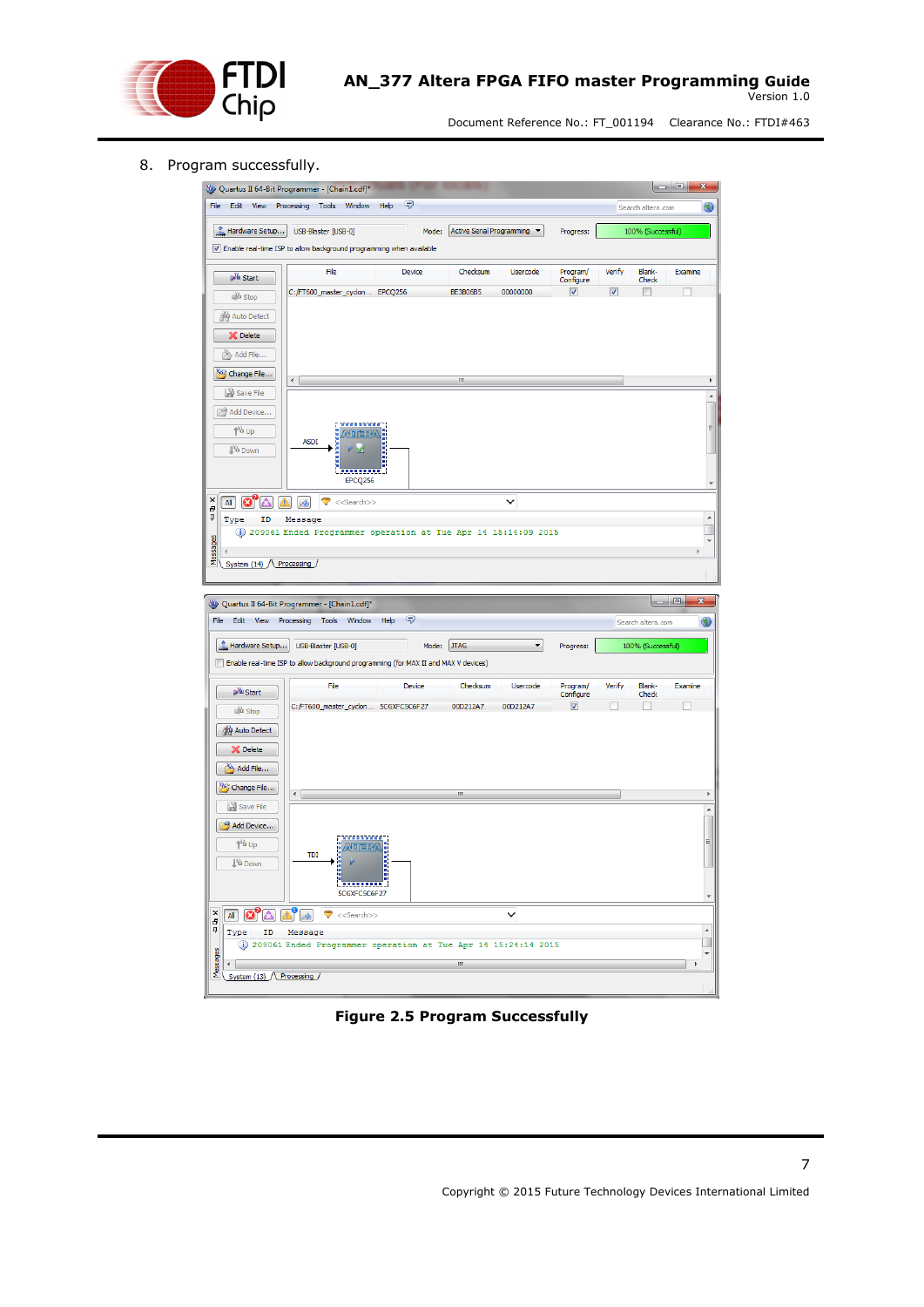

### <span id="page-7-0"></span>**3 UMFT600A/UMFT601A Data Loopback Demo**

1. Hardware setup: Connect the UMFT600A or UMFT601A module to the Altera Cyclone V GX Starter Board; connect the UMFT601A or UMFT601A CN1 to the PC with a micro-USB3.0 cable. Plug in a 12V DC supply to J9 on the Altera Cyclone V GX Starter Board, and then turn on the POWER.



**Figure 3.1 UMFT600A/UMFT601A data loopback demo hardware setup**

<span id="page-7-1"></span>2. Run '[FT600DataLoopbackApp](http://www.ftdichip.com/Support/Utilities.htm)', the application will find the device automatically; click the 'Start All' button to do all channels data loopback test. Please refer to '[AN\\_375 FT600 Data](http://www.ftdichip.com/Support/Documents/AppNotes/AN_377%20Altera%20FPGA%20FIFO%20master%20Programming%20Guide.pdf)  Loopback Appl[ication User Guide'](http://www.ftdichip.com/Support/Documents/AppNotes/AN_377%20Altera%20FPGA%20FIFO%20master%20Programming%20Guide.pdf) for more details of this application.

| C Description                   |                                               | FTDI Superspeed-FIFO Bridge |                                                                                                                                                                                             | VID 0x0403<br>Open                                                                           |
|---------------------------------|-----------------------------------------------|-----------------------------|---------------------------------------------------------------------------------------------------------------------------------------------------------------------------------------------|----------------------------------------------------------------------------------------------|
| $C$ GLIID                       |                                               |                             | {728CE52C-B9FD-40BC-A52E-B7276E2CC869}                                                                                                                                                      | PID<br>0x601e<br>Close                                                                       |
| Data Transfer                   |                                               |                             |                                                                                                                                                                                             | <b>Stress Test</b>                                                                           |
|                                 | Length                                        | Start All                   | Stop All                                                                                                                                                                                    | $\Box$ Enable                                                                                |
| $\nabla$ EP02                   | 4096                                          | <b>Start</b>                | Stop                                                                                                                                                                                        | $\Gamma$ Random Length<br>Master EIEO Size                                                   |
| $\nabla$ FP82                   | 4096                                          | Start                       | Stop                                                                                                                                                                                        | 4096                                                                                         |
| $\nabla$ EP03                   | 4096                                          | Start                       | Stop                                                                                                                                                                                        |                                                                                              |
| $\nabla$ EP83                   | 4096                                          | Start                       | Stop                                                                                                                                                                                        |                                                                                              |
| $\nabla$ EP04                   | 4096                                          | Start                       | Stop                                                                                                                                                                                        |                                                                                              |
| $\nabla$ FP84                   | 4096                                          | <b>Start</b>                | Stop                                                                                                                                                                                        |                                                                                              |
| $\nabla$ EP05                   | 4096                                          | Start                       | Stop                                                                                                                                                                                        |                                                                                              |
| $\nabla$ EP85                   | 4096                                          | <b>Start</b>                | Stop                                                                                                                                                                                        |                                                                                              |
| <b>Debug</b>                    |                                               |                             |                                                                                                                                                                                             |                                                                                              |
| Please wait<br>Device detected! | Device not connected or driver not installed! |                             | OPEN BY GUID: {728CE52C-B9FD-40BC-A52E-B7276E2CC869}<br>Plug-in device! Application will detect it automatically using Device GUID!<br>OPEN BY GUID: {728CE52C-B9FD-40BC-A52E-B7276E2CC869} | ۸<br>Device attached! \\?\USB#VID 0403&PID 601E#000000000001#{728ce52c-b9fd-40bc-a52e-b<br>E |

<span id="page-7-2"></span>**Figure 3.2 FT600 Data loopback application**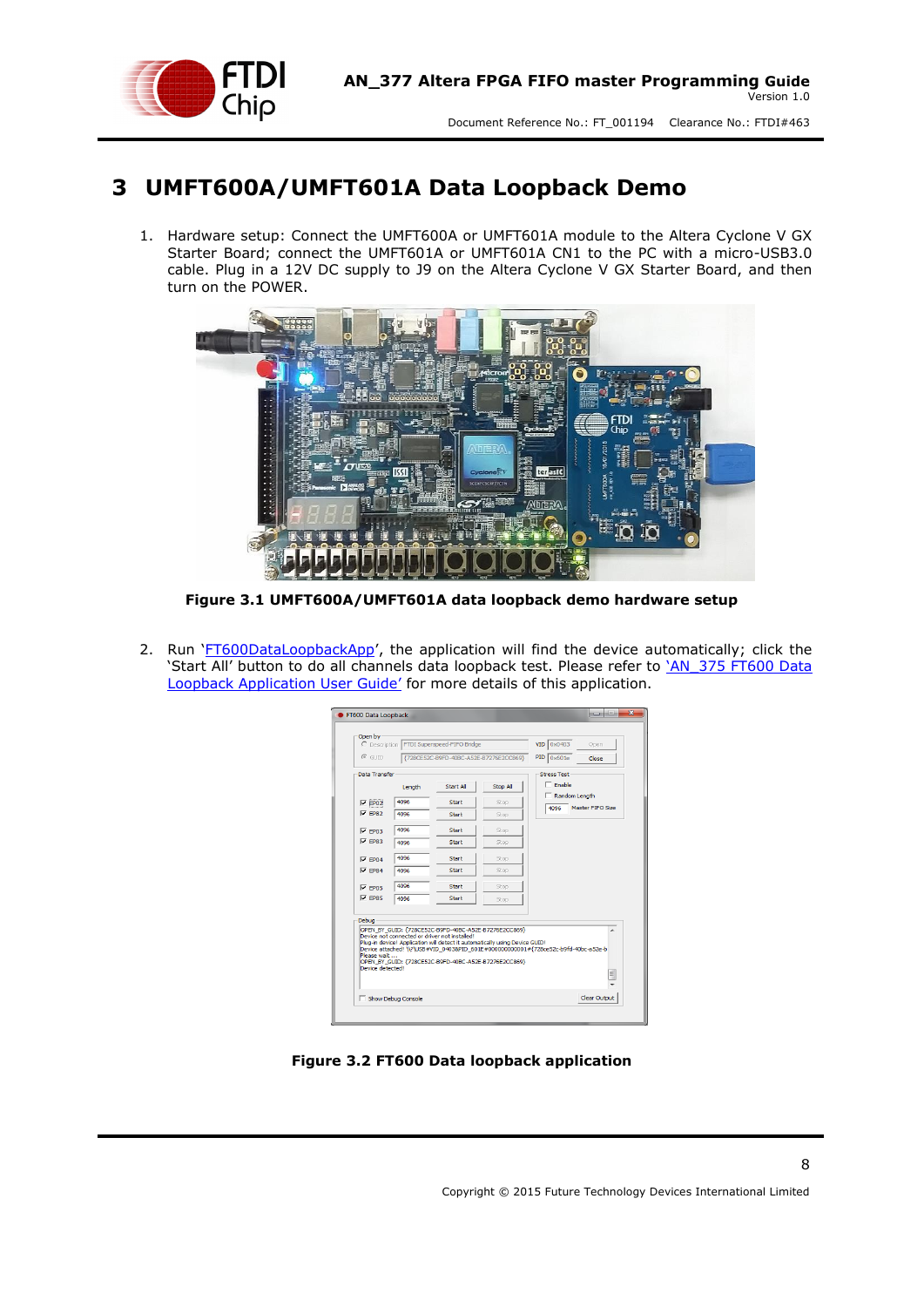

### <span id="page-8-0"></span>**4 Contact Information**

#### **Head Office – Glasgow, UK**

Future Technology Devices International Limited Unit 1, 2 Seaward Place, Centurion Business Park Glasgow G41 1HH United Kingdom Tel: +44 (0) 141 429 2777 Fax: +44 (0) 141 429 2758

E-mail (Sales) [sales1@ftdichip.com](mailto:sales1@ftdichip.com)<br>E-mail (Support) support1@ftdichip.com [support1@ftdichip.com](mailto:support1@ftdichip.com)<br>admin1@ftdichip.com  $E$ -mail (General Enquiries)

#### **Branch Office – Taipei, Taiwan**

Future Technology Devices International Limited (Taiwan) 2F, No. 516, Sec. 1, NeiHu Road Taipei 114 Taiwan , R.O.C. Tel: +886 (0) 2 8791 3570 Fax: +886 (0) 2 8791 3576

E-mail (Sales) [tw.sales1@ftdichip.com](mailto:tw.sales1@ftdichip.com)

E-mail (Support) [tw.support1@ftdichip.com](mailto:tw.support1@ftdichip.com) E-mail (General Enquiries) [tw.admin1@ftdichip.com](mailto:tw.admin1@ftdichip.com)

#### **Web Site**

[http://ftdichip.com](http://ftdichip.com/)

#### **Branch Office – Tigard, Oregon, USA**

Future Technology Devices International Limited (USA) 7130 SW Fir Loop Tigard, OR 97223-8160 USA Tel: +1 (503) 547 0988 Fax: +1 (503) 547 0987

E-Mail (Sales) [us.sales@ftdichip.com](mailto:us.sales@ftdichip.com)<br>E-Mail (Support) us.support@ftdichip.co E-Mail (General Enquiries) [us.admin@ftdichip.com](mailto:us.admin@ftdichip.com)

[us.support@ftdichip.com](mailto:us.support@ftdichip.com)

#### **Branch Office – Shanghai, China**

Future Technology Devices International Limited (China) Room 1103, No. 666 West Huaihai Road, Shanghai, 200052 China Tel: +86 21 62351596 Fax: +86 21 62351595

E-mail (Sales) [cn.sales@ftdichip.com](mailto:cn.sales@ftdichip.com) E-mail (Support) [cn.support@ftdichip.com](mailto:cn.support@ftdichip.com) E-mail (General Enquiries) [cn.admin@ftdichip.com](mailto:cn.admin@ftdichip.com)

#### **Distributor and Sales Representatives**

Please visit the Sales Network page of the [FTDI Web site](http://www.ftdichip.com/) for the contact details of our distributor(s) and sales representative(s) in your country.

System and equipment manufacturers and designers are responsible to ensure that their systems, and any Future Technology Devices International Ltd (FTDI) devices incorporated in their systems, meet all applicable safety, regulatory and system-level performance requirements. All application-related information in this document (including application descriptions, suggested FTDI devices and other materials) is provided for reference only. While FTDI has taken care to assure it is accurate, this information is subject to customer confirmation, and FTDI disclaims all liability for system designs and for any applications assistance provided by FTDI. Use of FTDI devices in life support and/or safety applications is entirely at the user's risk, and the user agrees to defend, indemnify and hold harmless FTDI from any and all damages, claims, suits or expense resulting from such use. This document is subject to change without notice. No freedom to use patents or other intellectual property rights is implied by the publication of this document. Neither the whole nor any part of the information contained in, or the product described in this document, may be adapted or reproduced in any material or electronic form without the prior written consent of the copyright holder. Future Technology Devices International Ltd, Unit 1, 2 Seaward Place, Centurion Business Park, Glasgow G41 1HH, United Kingdom. Scotland Registered Company Number: SC136640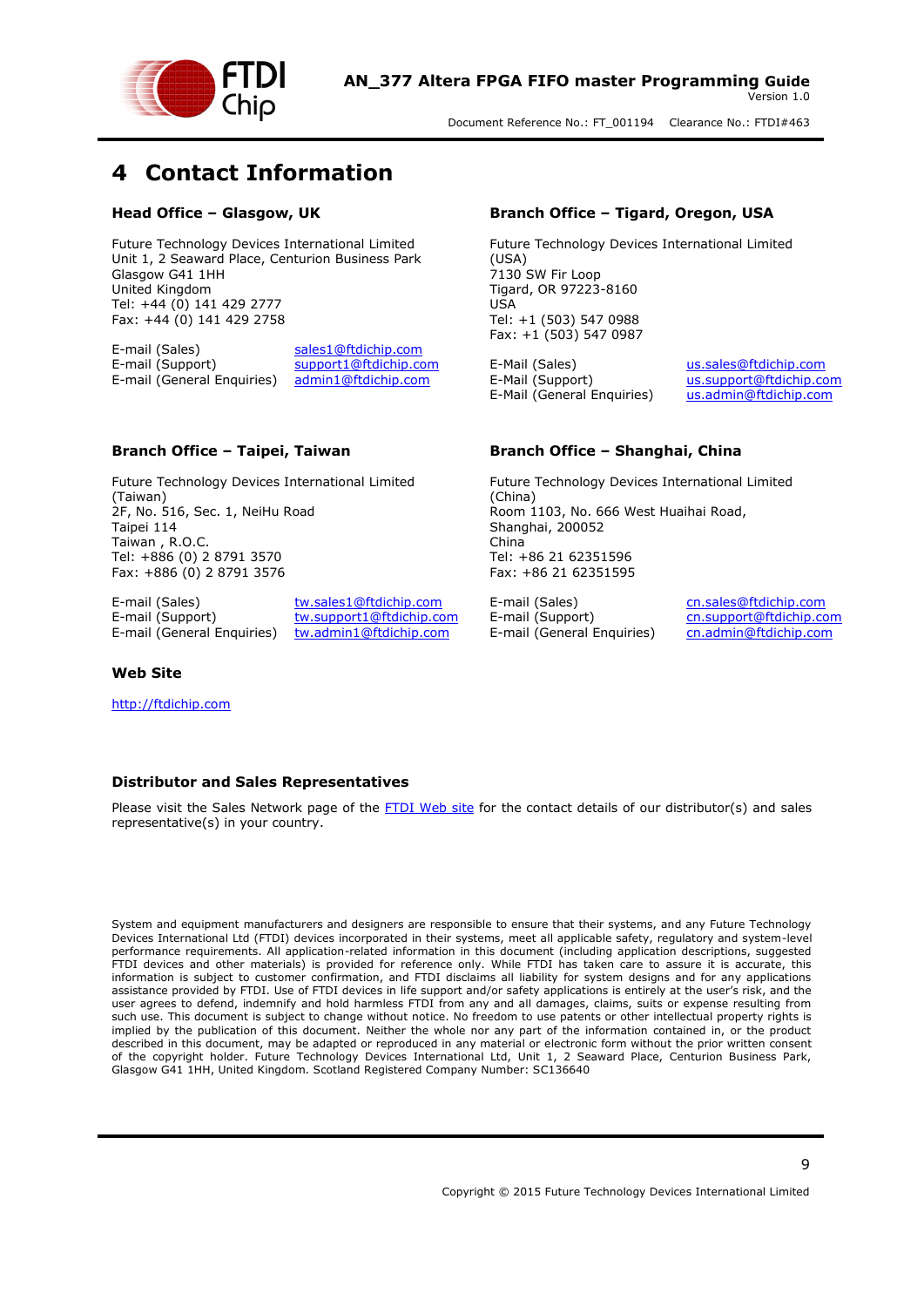

### <span id="page-9-0"></span>**Appendix A**

### <span id="page-9-1"></span>**Document References**

[FT600Q-FT601Q SuperSpeed USB3.0 IC Datasheet](http://www.ftdichip.com/Support/Documents/DataSheets/ICs/DS_FT600Q-FT601Q%20IC%20Datasheet.pdf) AN 375 FT600 Data Loopback Application User Guide [DS\\_UMFT60xx module datasheet](http://www.ftdichip.com/Support/Documents/DataSheets/Modules/DS_UMFT60xx%20module%20datasheet.pdf) [D3XX Programmer's Guide](http://www.ftdichip.com/Support/Documents/ProgramGuides.htm/AN_379%20D3xx%20Programmers%20Guide.pdf) AN 385 D3xx Installation Guide ALTERA [Firmware Download](http://www.ftdichip.com/Support/SoftwareExamples/SuperSpeed/ALTERAFirmware.zip) [Loopback utility](http://www.ftdichip.com/Support/SoftwareExamples/FT60X.htm) [C5G User Manual](http://www.google.co.uk/url?sa=t&rct=j&q=&esrc=s&source=web&cd=1&cad=rja&uact=8&ved=0CCUQFjAAahUKEwjn9cSv19XHAhUGOz4KHfGvAJ8&url=http%3A%2F%2Fwww.terasic.com.tw%2Fcgi-bin%2Fpage%2Farchive_download.pl%3FLanguage%3DEnglish%26No%3D830%26FID%3D17219f04ba333c8a2ee2066deab991e5&ei=WIXlVefpHIb2-AHx34L4CQ&usg=AFQjCNGBSoXH_wg-qDcF5FLNK30FkhtEgQ)

## <span id="page-9-2"></span>**Acronyms and Abbreviations**

| <b>Terms</b> | <b>Description</b>            |
|--------------|-------------------------------|
| <b>FIFO</b>  | First In First Out            |
| <b>FPGA</b>  | Field Programmable Gate Array |
| <b>HSMC</b>  | High Speed Mezzanine Card     |
| <b>JTAG</b>  | Joint Test Action Group       |
| <b>USB</b>   | Universal Serial Bus          |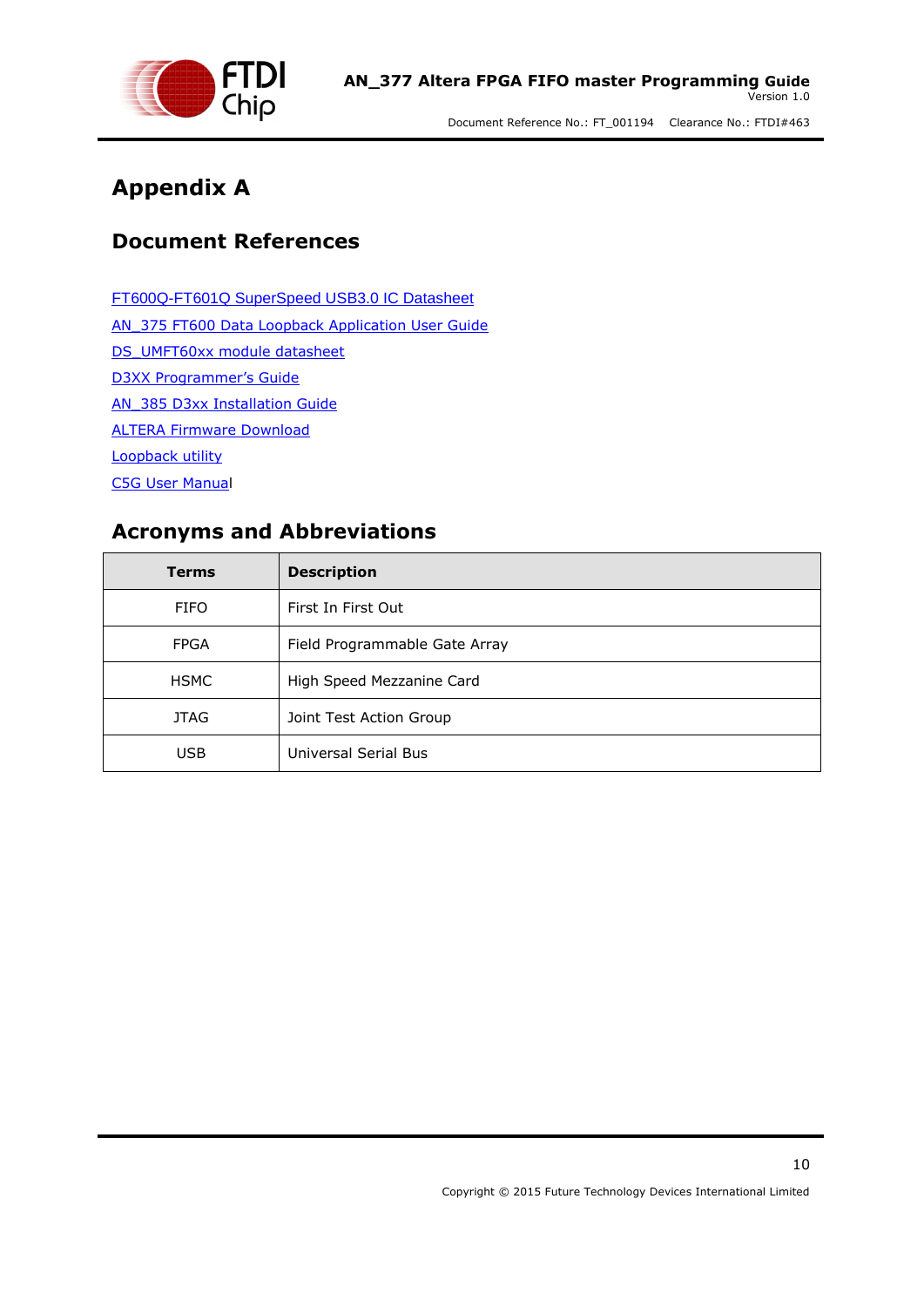

# <span id="page-10-0"></span>**Appendix B – List of Tables & Figures**

### <span id="page-10-1"></span>**List of Figures**